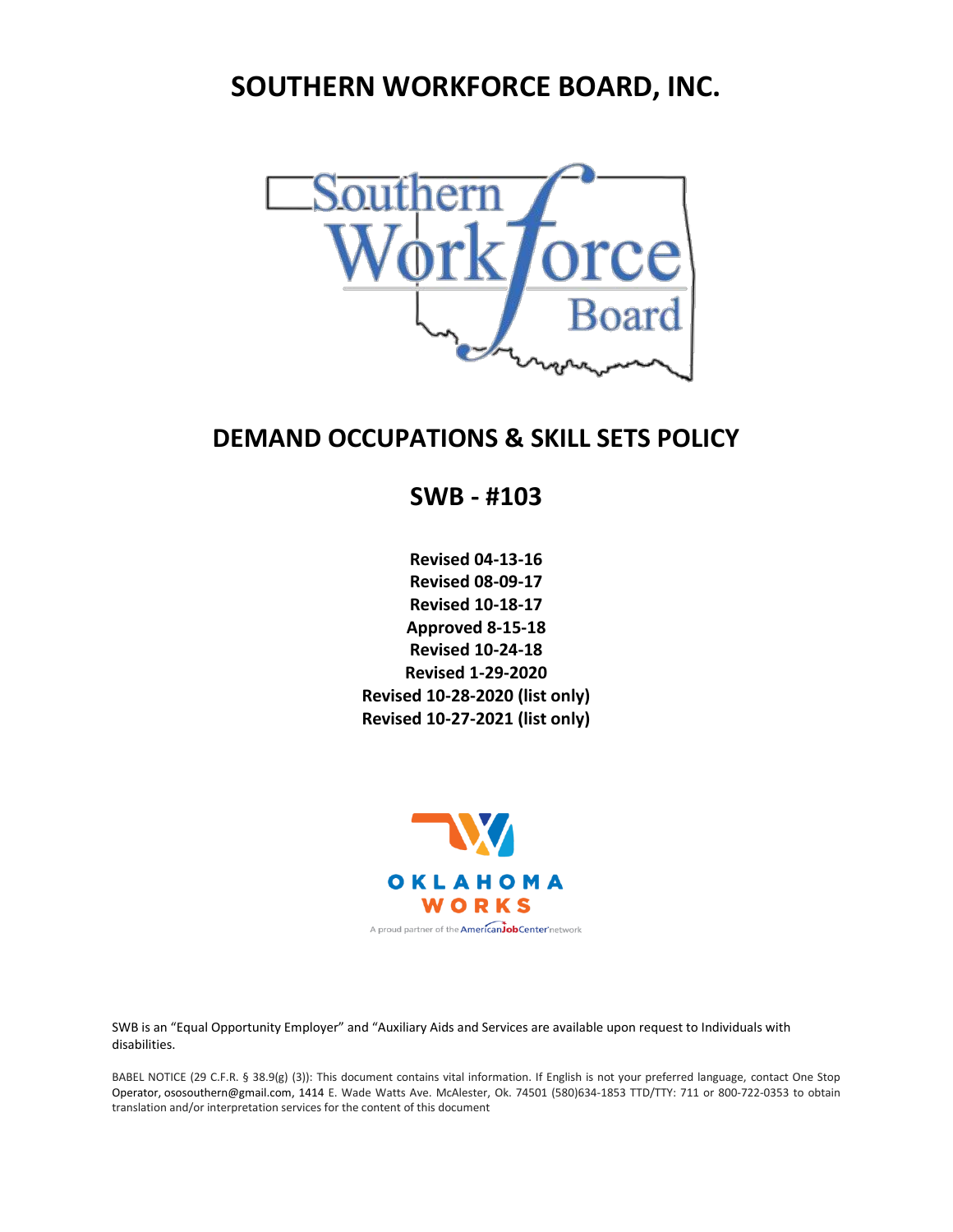#### **PURPOSE:**

To disseminate policy regarding the determination and usage of the Southern Workforce Board's Demand Occupations List as required under the Workforce Innovation & Opportunity Act.

#### **BACKGROUND:**

The Workforce Innovation & Opportunity Act (WIOA) requires that the Southern Workforce Board identify occupations that are in demand in the region, as well as demand skill sets. This policy establishes the process that the Board (SWB) shall use for developing and maintaining a local list that identifies increasing and decreasing occupations and skill sets in the region.

Demand occupations and skill sets are those that have been determined by the Board to offer the greatest potential for customers to obtain reasonably stable, secure and family-supporting employment. WIOA Title I training funds may only be used to assist customers enrolled in courses of study that lead to entry into an occupation on this approved list *through a state approved eligible training provider.*

#### **DETERMINATION OF DEMAND OCCUPATIONS & SKILL SETS:**

The SWB shall maintain a list of occupations and skill sets that identify the increasing and decreasing demand for such in the local workforce area within the Board's targeted industries. The Demand Occupations List and Skill Set lists will be developed and approved by the Board utilizing current data from the Labor Market Analysis division of the Oklahoma Employment Security Commission (OESC), the Oklahoma Department of Commerce Division of Research, Economic Modeling, the Governor's Council for Workforce and Economic Development, economic development councils, business advisory groups, unemployment insurance call centers, significant employers throughout the region, and community colleges.

#### **Targeted Industries:**

The Southern Workforce Board has identified through the Board's State of the Workforce Labor Market Information (LMI) utilizing EMSI, Southern Oklahoma Workforce Briefing and Ecosystem reports identifying the industries within the seventeen county area that are eligible for participant training. They are: (1) Health Care & Social Assistance, (2) Transportation & Warehousing, (3) Manufacturing, (4) Construction, (5) Professional, Scientific & Technical Services, (6) Mining, Quarrying, and Oil and Gas Extraction (7) Wholesale (Distribution), (8) Finance and Insurance, (9) Educational Services (10) Agriculture, Forestry, Fishing and Hunting, (10) Government.

#### **Demand Occupations:**

The Southern Workforce Board has utilized the EMSI, Department of Commerce Ecosystems impact data to identify those occupations critical for future growth and advancement for our region's economy contained within the Board's targeted industries. That have *20+annual* job openings, an hourly wage of at least \$10.00 per hour or show a positive growth percentage and or any STEM, Ecosystem occupations or critical occupations identified by LMI data ( EMSI, ODOC Briefings) in the Southern Workforce Development Area and local area demand input to be **"In Demand".** The Board shall employ three major tools to establish a context for determination of demand occupations: (a) statewide and regional employment projections positive growth, (b) number of job openings and placements within the last 12 months, and (c) current workforce area labor market studies indicative of high growth, STEM and Ecosystem related industries.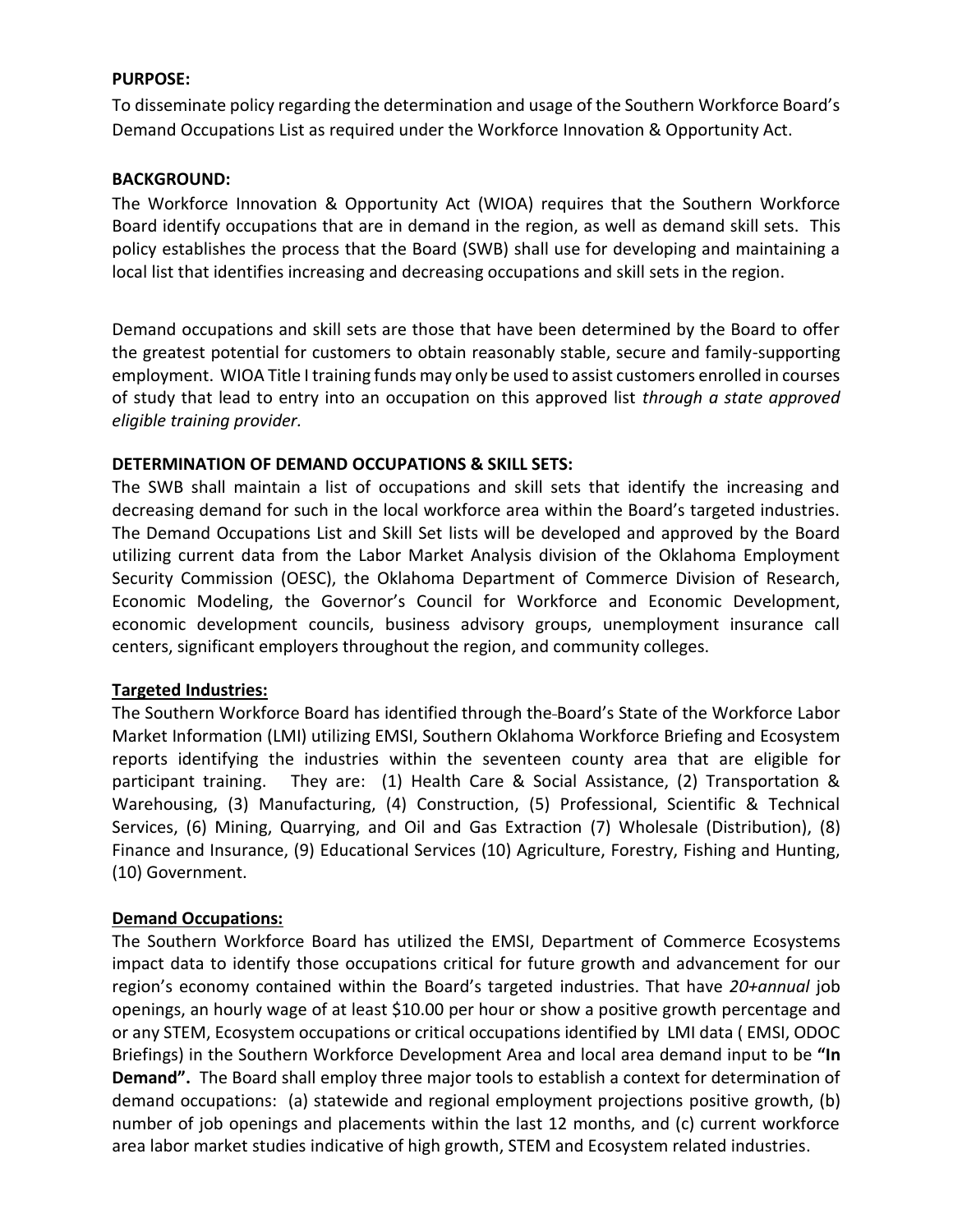### **Demand Skill Sets:**

The Southern Workforce Board has identified those skill sets within the demand occupations contained within the Board's targeted industries to be the **"demand skill sets"** for the Southern Workforce Development Area. The Board shall employ four major tools to establish a context for the determination of demand skill sets: (a) State of the Workforce Report of the Governor's Council for Workforce and Economic Development, (b) Focus Group information and feedback, (c) local labor market surveys of the area's businesses, and (d) skill sets as identified by the ACT's WorkKeys profiles or O'NET. The Board may also establish tiers of Skill Sets as correlates to the *High-demand Occupations* list or separately.

The lists shall be uniform for the entire workforce development area. Regional exceptions to the list can be included if there is county data which can substantiate a basis for making the exception. The list will be updated on an annual basis, however, it may be updated on a more frequent basis if a situation warrants it (plant closures or openings, significant changes in the local economy, etc.).

### **EXCEPTIONS:**

Exceptions to the occupations list attached may be considered in extreme circumstances. The occupation in question must be presented to the Chair of the Southern Workforce Board and to staff in written format. Exceptions must identify the occupation for which the training is to occur, the basis for requesting an exception including documented evidence to support the request, and whether the exception request is temporary or permanent. This request must be in advance of any training expenditure related to the request.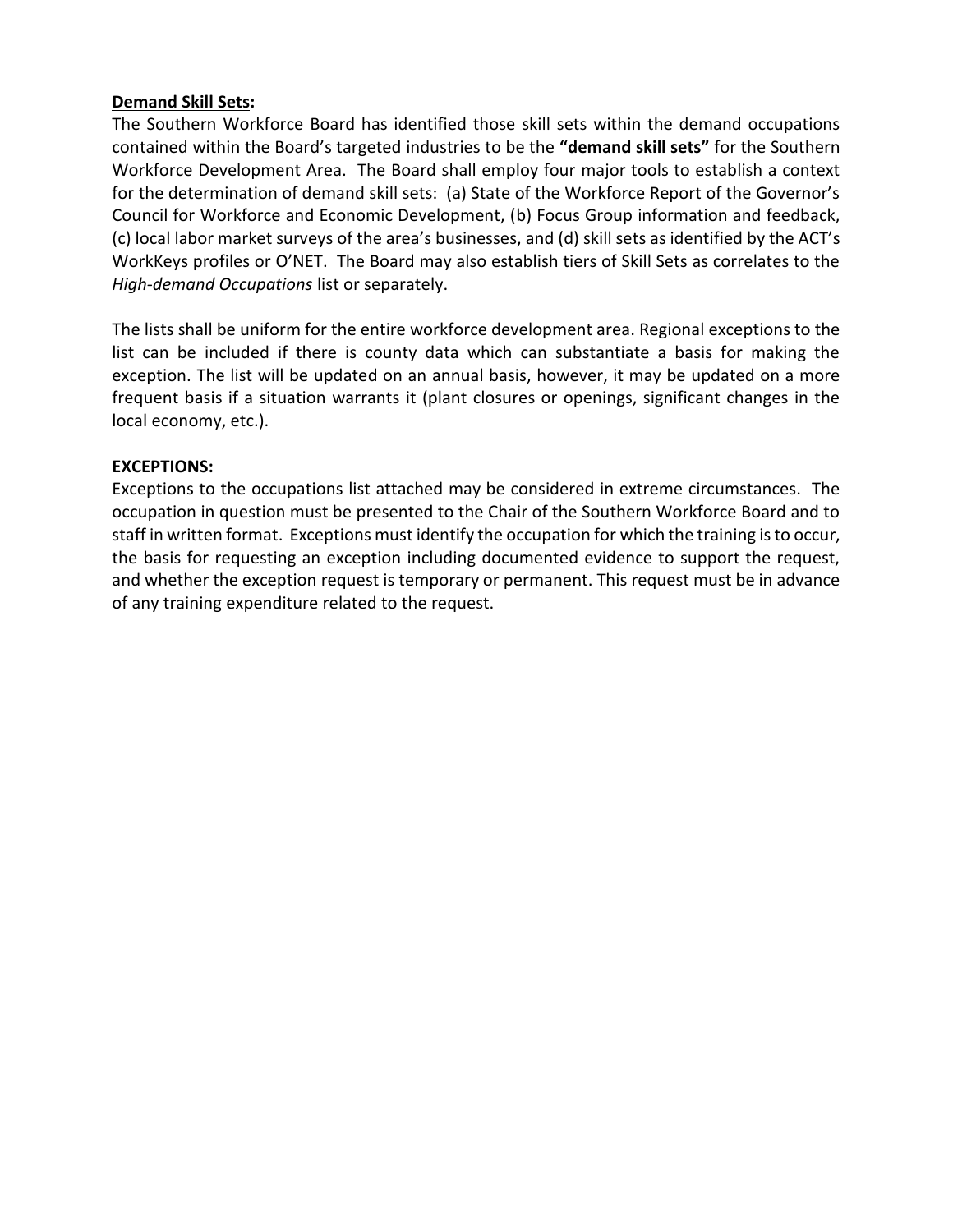### **SOUTHERN WORKFORCE BOARD DEMAND OCCUPATION LIST APPROVED 10/27/2021**

| <b>SOC</b>                                                        | <b>Description</b>                                                   |       | 2026<br><b>Jobs</b> | $2021 -$<br>2026<br><b>Change</b> | $2021 -$<br>2026 %<br><b>Change</b> | <b>Annual</b><br><b>Openings</b> | Avg.<br><b>Hourly</b><br><b>Earnings</b> |
|-------------------------------------------------------------------|----------------------------------------------------------------------|-------|---------------------|-----------------------------------|-------------------------------------|----------------------------------|------------------------------------------|
| 11-1021                                                           | <b>General and Operations Managers</b>                               | 1,928 | 2,113               | 185                               | 10%                                 | 186                              | \$42.56                                  |
|                                                                   |                                                                      |       |                     |                                   |                                     |                                  |                                          |
| 11-2011                                                           | Advertising and Promotions Managers                                  | 18    | 18                  | 0                                 | 0%                                  | $\overline{2}$                   | \$37.61                                  |
| 11-2021                                                           | <b>Marketing Managers</b>                                            | 50    | 67                  | 17                                | 34%                                 | 8                                | \$42.87                                  |
|                                                                   |                                                                      |       |                     |                                   |                                     |                                  |                                          |
| 11-3011<br><b>Administrative Services Managers</b><br>use 11-3012 |                                                                      | 542   | 570                 | 28                                | 5%                                  | 48                               | \$40.26                                  |
| 11-3021                                                           | <b>Computer and Information Systems Managers</b>                     | 162   | 181                 | 19                                | 11%                                 | 15                               | \$44.93                                  |
| 11-3031                                                           | <b>Financial Managers</b>                                            | 474   | 524                 | 50                                | 11%                                 | 42                               | \$41.86                                  |
|                                                                   |                                                                      |       |                     |                                   |                                     |                                  |                                          |
| 11-9021                                                           | <b>Construction Managers</b>                                         |       | 458                 | 26                                | 6%                                  | 34                               | \$33.87                                  |
| 11-9031                                                           | Education and Childcare Administrators, Preschool and<br>Daycare     |       | 127                 | 3                                 | 3%                                  | 10                               | \$20.97                                  |
| 11-9032                                                           | Education Administrators, Kindergarten through Secondary             |       | 360                 | (15)                              | (4% )                               | 25                               | \$35.04                                  |
| 11-9051                                                           | <b>Food Service Managers</b>                                         | 323   | 361                 | 39                                | 12%                                 | 42                               | \$23.31                                  |
| 11-9071                                                           | <b>Gambling Managers</b>                                             | 54    | 69                  | 15                                | 27%                                 | 9                                | \$28.64                                  |
| 11-9081                                                           | <b>Lodging Managers</b>                                              | 58    | 65                  | $\overline{7}$                    | 12%                                 | 8                                | \$25.07                                  |
|                                                                   |                                                                      |       |                     |                                   |                                     |                                  |                                          |
| 11-9111                                                           | Medical and Health Services Managers                                 | 592   | 634                 | 41                                | 7%                                  | 53                               | \$43.12                                  |
| 11-9161                                                           | <b>Emergency Management Directors</b>                                | 33    | 36                  | 3                                 | 9%                                  | 3                                | \$24.86                                  |
| 11-9171                                                           | <b>Funeral Home Managers</b>                                         | 32    | 31                  | (0)                               | (1%)                                | 3                                | \$27.80                                  |
|                                                                   |                                                                      |       |                     |                                   |                                     |                                  |                                          |
| 13-1011                                                           | Agents and Business Managers of Artists, Performers, and<br>Athletes | 26    | 30                  | 4                                 | 14%                                 | 4                                | \$17.09                                  |
| 13-1041                                                           | <b>Compliance Officers</b>                                           | 412   | 425                 | 13                                | 3%                                  | 36                               | \$25.74                                  |
| 13-1111                                                           | <b>Management Analysts</b>                                           | 294   | 338                 | 45                                | 15%                                 | 35                               | \$47.06                                  |
| 13-1121                                                           | Meeting, Convention, and Event Planners                              | 51    | 59                  | 8                                 | 15%                                 | $\overline{7}$                   | \$26.48                                  |
| 13-1199                                                           | Business Operations Specialists, All other                           | 526   | 596                 | 70                                | 13%                                 | 62                               | \$32.69                                  |
|                                                                   |                                                                      |       |                     |                                   |                                     |                                  |                                          |
| 13-2011                                                           | <b>Accountants and Auditors</b>                                      | 1,006 | 1,084               | 78                                | 8%                                  | 101                              | \$32.75                                  |
| 13-2072                                                           | Loan Officers                                                        | 462   | 451                 | (11)                              | (2%)                                | 34                               | \$28.05                                  |
|                                                                   |                                                                      |       |                     |                                   |                                     |                                  |                                          |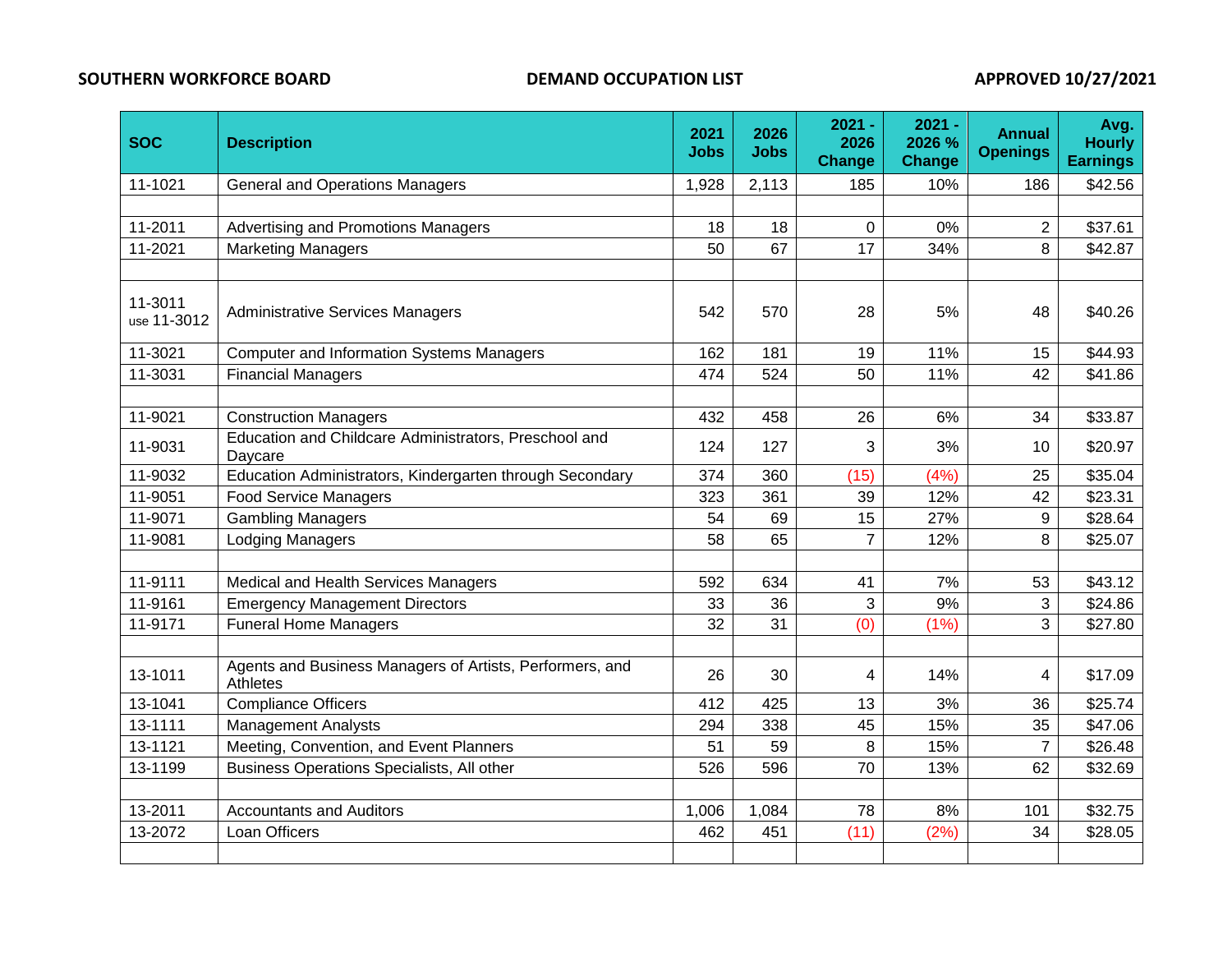| <b>SOC</b>              | <b>Description</b>                                                                                            |     | 2026<br><b>Jobs</b> | $2021 -$<br>2026<br><b>Change</b> | $2021 -$<br>2026 %<br><b>Change</b> | <b>Annual</b><br><b>Openings</b> | Avg.<br><b>Hourly</b><br><b>Earnings</b> |
|-------------------------|---------------------------------------------------------------------------------------------------------------|-----|---------------------|-----------------------------------|-------------------------------------|----------------------------------|------------------------------------------|
| 15-1211                 | <b>Computer Systems Analysts</b>                                                                              | 110 | 130                 | 20                                | 18%                                 | 12                               | \$35.32                                  |
| 15-1212                 | <b>Information Security Analysts</b>                                                                          | 40  | 48                  | 8                                 | 20%                                 | 4                                | \$31.43                                  |
| 15-1221                 | <b>Computer and Information Research Scientists</b>                                                           | <10 | <10                 | Insf. Data                        | Insf. Data                          | 0                                | Insf. Data                               |
| 15-1231                 | <b>Computer Network Support Specialists</b>                                                                   | 92  | 99                  | $\overline{7}$                    | 8%                                  | 8                                | \$27.86                                  |
| 15-1232                 | <b>Computer User Support Specialists</b>                                                                      | 368 | 392                 | 24                                | 6%                                  | 31                               | \$21.38                                  |
| 15-1241                 | <b>Computer Network Architects</b>                                                                            | 21  | 24                  | 3                                 | 15%                                 | $\overline{2}$                   | \$41.39                                  |
| 15-1244                 | Network and Computer Systems Administrators                                                                   | 109 | 122                 | 12                                | 11%                                 | 9                                | \$30.81                                  |
| 15-1251                 | <b>Computer Programmers</b>                                                                                   | 33  | 35                  | $\overline{2}$                    | 6%                                  | 3                                | \$33.61                                  |
| 15-1256                 | Software Developers and Software Quality Assurance Analysts<br>and Testers                                    |     | 245                 | 53                                | 28%                                 | 24                               | \$39.25                                  |
| 15-1257                 | Web Developers and Digital Interface Designers                                                                |     | 44                  | 5                                 | 14%                                 | $\overline{4}$                   | \$26.70                                  |
| 15-1299                 | <b>Computer Occupations, All Other</b>                                                                        |     | 93                  | 11                                | 14%                                 | 8                                | \$33.66                                  |
|                         |                                                                                                               |     |                     |                                   |                                     |                                  |                                          |
| 17-1011                 | Architects, Except Landscape and Naval                                                                        | 63  | 73                  | 10                                | 16%                                 | $\overline{7}$                   | \$34.45                                  |
| 17-1012                 | Landscape Architects                                                                                          |     | <10                 | Insf. Data                        | Insf. Data                          | $\overline{0}$                   | Insf. Data                               |
| 17-1021                 | Cartographers and Photogrammetrists                                                                           |     | <10                 | Insf. Data                        | Insf. Data                          | 0                                | Insf. Data                               |
| 17-1022                 | Surveyors                                                                                                     | 42  | 45                  | 4                                 | 9%                                  | $\overline{4}$                   | \$26.24                                  |
|                         |                                                                                                               |     |                     |                                   |                                     |                                  |                                          |
| 17-2051                 | <b>Civil Engineers</b>                                                                                        | 82  | 96                  | 14                                | 17%                                 | 9                                | \$42.03                                  |
| 17-2111                 | Health and Safety Engineers, Except Mining Safety Engineers<br>and Inspectors                                 | 54  | 52                  | (2)                               | (4% )                               | 4                                | \$37.45                                  |
| 17-2112                 | <b>Industrial Engineers</b>                                                                                   | 89  | 104                 | 15                                | 17%                                 | 9                                | \$42.93                                  |
| 17-2141                 | <b>Mechanical Engineers</b>                                                                                   | 152 | 166                 | 13                                | 9%                                  | 12                               | \$41.43                                  |
| 17-2171                 | <b>Petroleum Engineers</b>                                                                                    | 122 | 116                 | (6)                               | (5%)                                | $\overline{7}$                   | \$47.60                                  |
| 17-2199                 | Engineers, All Other                                                                                          | 77  | 80                  | 3                                 | 3%                                  | 5                                | \$43.74                                  |
|                         |                                                                                                               |     |                     |                                   |                                     |                                  |                                          |
| 17-3011                 | <b>Architectural and Civil Drafters</b>                                                                       | 56  | 64                  | 8                                 | 14%                                 | $\overline{7}$                   | \$25.62                                  |
| 17-3013                 | <b>Mechanical Drafters</b>                                                                                    | 25  | 25                  | (0)                               | (0% )                               | 3                                | \$25.00                                  |
| 17-3024 &<br>17-3024.01 | Electro-Mechanical and Mechatronics Technologists and<br>Technicians Use this code for Robotics Technicians   |     | <10                 | Insf. Data                        | Insf. Data                          | $\Omega$                         | Insf. Data                               |
| 17-3026 &<br>17-3029    | Industrial Engineering Technologists and Technicians &<br>Engineering Technologist and Technicians, All Other | 12  | 11                  | (1)                               | (7%)                                | $\mathbf{1}$                     | 26.23                                    |
| 17-3031                 | Surveying and Mapping Technicians                                                                             | 100 | 108                 | 8                                 | 8%                                  | 13                               | \$20.32                                  |
|                         |                                                                                                               |     |                     |                                   |                                     |                                  |                                          |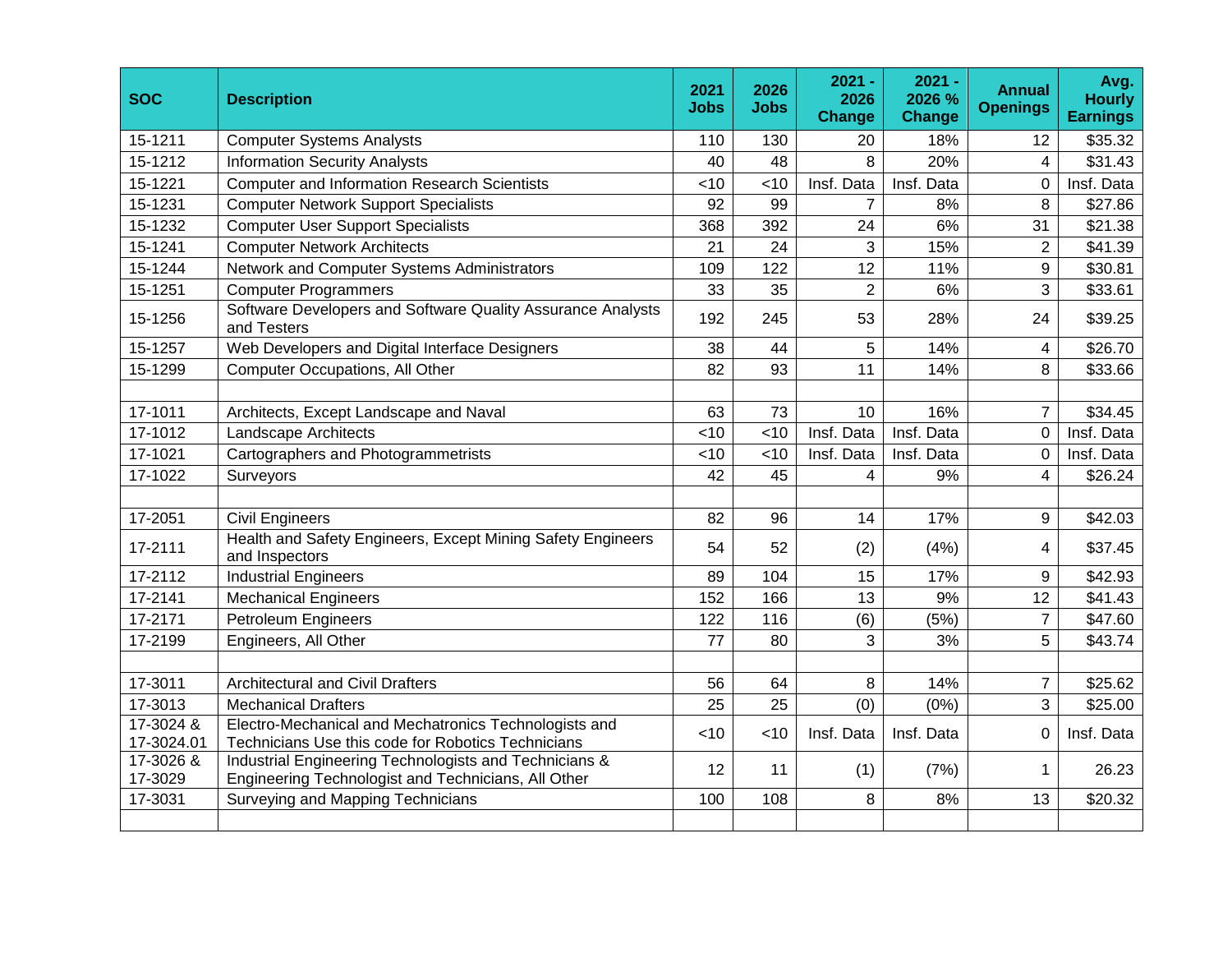| <b>SOC</b>              | <b>Description</b>                                                                   | 2021<br>Jobs   | 2026<br><b>Jobs</b> | $2021 -$<br>2026<br><b>Change</b> | $2021 -$<br>2026 %<br><b>Change</b> | <b>Annual</b><br><b>Openings</b> | Avg.<br><b>Hourly</b><br><b>Earnings</b> |
|-------------------------|--------------------------------------------------------------------------------------|----------------|---------------------|-----------------------------------|-------------------------------------|----------------------------------|------------------------------------------|
| 19-1029 &<br>19-1029.04 | Biological Scientists, All Other & Biologists                                        | 60             | 58                  | (2)                               | (4%)                                | 5                                | \$32.97                                  |
| 19-1099                 | Life Scientists, All Other                                                           | <10            | <10                 | Insf. Data                        | Insf. Data                          | $\mathbf 0$                      | Insf. Data                               |
| 19-2012                 | Physicists                                                                           | <10            | < 10                | Insf. Data                        | Insf. Data                          | $\Omega$                         | Insf. Data                               |
| 19-2031                 | Chemists                                                                             | 35<br>$\Omega$ | 36                  | $\overline{2}$                    | 5%                                  | 3                                | 32.61                                    |
|                         | 19-2032<br><b>Materials Scientists</b>                                               |                | 0                   | 0                                 | 0%                                  | 0                                | \$0.00                                   |
| 19-2043                 | Hydrologists                                                                         | 14             | 14                  | (0)                               | $(0\%)$                             | $\mathbf{1}$                     | \$39.89                                  |
| 19-2099                 | Physical Scientists, All Other                                                       | 42             | 41                  | (1)                               | (3%)                                | 3                                | \$42.54                                  |
| 19-3031 &<br>19-3033    | Clinical, Counseling, and School Psychologists                                       | 42             | 46                  | 5                                 | 12%                                 | 4                                | \$48.09                                  |
| 19-4012                 | 19-4011 &<br>Agricultural and Food Science Technicians & Agricultural<br>Technicians |                | 79                  | $\mathbf 1$                       | 2%                                  | 10                               | \$14.31                                  |
| 19-4021                 | <b>Biological Technicians</b>                                                        |                | 43                  | (1)                               | (3%)                                | 5                                | \$23.58                                  |
| 19-4099                 | Life, Physical, and Social Science Technicians, All Other                            |                | 41                  | (2)                               | (4%)                                | 5                                | \$29.24                                  |
| 19-5011                 | Occupational Health and Safety Specialists                                           | 153            | 160                 | 6                                 | 4%                                  | 10                               | \$32.73                                  |
| 19-5012                 | Occupational Health and Safety Technicians                                           | 30             | 32                  | $\overline{2}$                    | 8%                                  | $\overline{2}$                   | \$25.49                                  |
| 21-1011                 | Substance Abuse and Behavioral Disorder Counselors                                   | 469            | 468                 | (1)                               | (0% )                               | 44                               | \$23.21                                  |
| 21-1015                 | <b>Rehabilitation Counselors</b>                                                     | 391            | 384                 | (7)                               | (2%)                                | 37                               | \$13.77                                  |
| 21-1021                 | Child, Family, and School Social Workers                                             | 829            | 880                 | 51                                | 6%                                  | 86                               | \$18.80                                  |
| 21-1022                 | <b>Healthcare Social Workers</b>                                                     | 188            | 191                 | 3                                 | 2%                                  | 18                               | \$24.62                                  |
| 21-1023                 | Mental Health and Substance Abuse Social Workers                                     | 189            | 207                 | 18                                | 10%                                 | 21                               | \$25.78                                  |
| 21-1091                 | <b>Health Education Specialists</b>                                                  | 62             | 65                  | 3                                 | 5%                                  | $\overline{7}$                   | \$24.66                                  |
| 21-1093                 | Social and Human Service Assistants                                                  | 304            | 345                 | 41                                | 14%                                 | 43                               | \$16.05                                  |
| 21-1099                 | Community and Social Service Specialists, All Other                                  | 12             | 20                  | 8                                 | 62%                                 | 3                                | \$16.11                                  |
| 23-1011                 | Lawyers                                                                              | 704            | 740                 | 36                                | 5%                                  | 42                               | \$47.41                                  |
| 23-2011                 | Paralegals and Legal Assistants                                                      | 164            | 180                 | 17                                | 10%                                 | 20                               | \$23.79                                  |
| 25-1021                 | <b>Computer Science Teachers, Postsecondary</b>                                      |                |                     | Insf. Data                        | Insf. Data                          |                                  |                                          |
| 25-1041                 | Agricultural Sciences Teachers, Postsecondary                                        |                |                     | Insf. Data                        | Insf. Data                          |                                  |                                          |
| 25-1066                 | Psychology Teachers, Postsecondary                                                   |                |                     | Insf. Data                        | Insf. Data                          |                                  |                                          |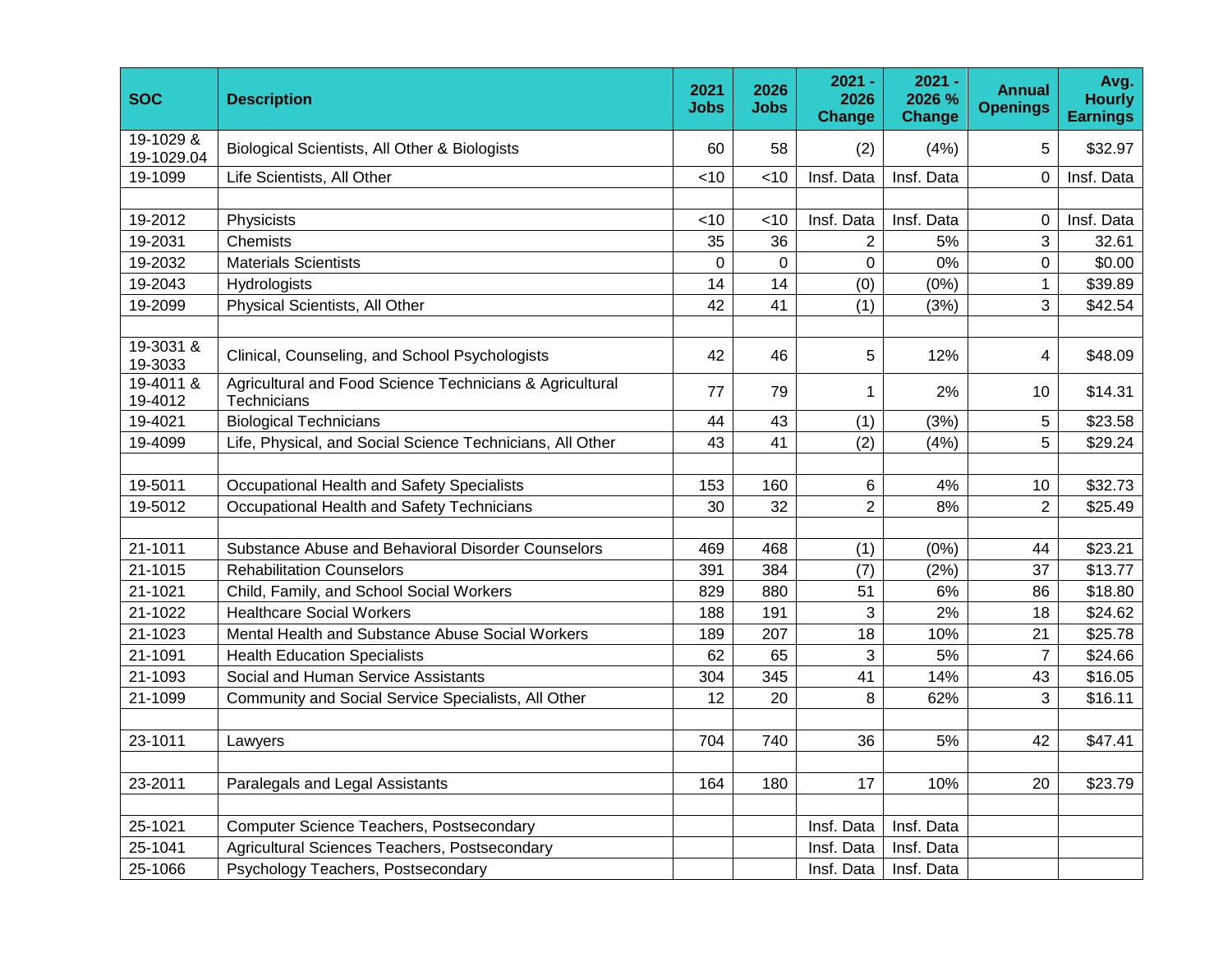| <b>SOC</b>           | <b>Description</b>                                                              |            | 2026<br><b>Jobs</b> | $2021 -$<br>2026<br>Change | $2021 -$<br>2026 %<br>Change | <b>Annual</b><br><b>Openings</b> | Avg.<br><b>Hourly</b><br><b>Earnings</b> |
|----------------------|---------------------------------------------------------------------------------|------------|---------------------|----------------------------|------------------------------|----------------------------------|------------------------------------------|
| 25-1067              | Sociology Teachers, Postsecondary                                               |            |                     | Insf. Data                 | Insf. Data                   |                                  |                                          |
| 25-1069              | Social Sciences Teachers, Postsecondary, All Other                              |            |                     | Insf. Data                 | Insf. Data                   |                                  |                                          |
| 25-1081              | <b>Education Teachers, Postsecondary</b>                                        |            |                     | Insf. Data                 | Insf. Data                   |                                  |                                          |
| 25-1099              | Postsecondary Teachers (use this for all 25-1000's)                             | 1,134      | 1,142               | 8                          | 1%                           | 100                              | \$31.27                                  |
| 25-1111              | Criminal Justice and Law Enforcement Teachers                                   |            |                     | Insf. Data                 | Insf. Data                   |                                  |                                          |
| 25-1121              | Art, Drama and Music Teachers, Postsecondary                                    |            |                     | Insf. Data                 | Insf. Data                   |                                  |                                          |
|                      |                                                                                 |            |                     |                            |                              |                                  |                                          |
| 25-2011              | Preschool Teachers, Except Special Education                                    | 598<br>193 | 622<br>184          | 24                         | 4%                           | 62                               | \$15.60                                  |
| 25-2012              | Kindergarten Teachers, Except Special Education                                 |            |                     | (9)                        | (4% )                        | 18                               | \$20.10                                  |
| 25-2021              | Elementary School Teachers, Except Special Education                            | 1,780      | 1,689               | (91)                       | (5%)                         | 120                              | \$20.71                                  |
| 25-2031              | Secondary School Teachers, Except Special and<br>Career/Technical Education     |            | 1,226               | (57)                       | (4%)                         | 84                               | \$22.45                                  |
| 25-2032              | Career/Technical Education Teachers, Secondary School                           |            | 95                  | (4)                        | (4% )                        | 6                                | \$23.02                                  |
| 25-2056 &<br>25-2059 | Special Education Teachers, Elementary School, All other                        |            | 33                  | $\Omega$                   | 1%                           | 3                                | \$22.22                                  |
|                      |                                                                                 |            |                     |                            |                              |                                  |                                          |
| 25-3099              | 25-3021 &<br>Self-Enrichment Teachers & Teachers & instructors, All Others      |            | 217                 | 17                         | 8%                           | 26                               | \$26.12                                  |
| 25-4022              | Librarians and Media Collections Specialists                                    | 216        | 237                 | 22                         | 10%                          | 24                               | \$21.82                                  |
| 25-9049              | Teaching Assistants, All Other                                                  |            |                     | Insf. Data                 | Insf. Data                   |                                  |                                          |
|                      |                                                                                 |            |                     |                            |                              |                                  |                                          |
| 27-1011              | <b>Art Directors</b>                                                            | 33         | 40                  | $\overline{7}$             | 22%                          | 5                                | \$31.25                                  |
| 27-1024              | <b>Graphic Designers</b>                                                        | 110        | 125                 | 15                         | 14%                          | 13                               | \$20.11                                  |
|                      |                                                                                 |            |                     |                            |                              |                                  |                                          |
| 27-2011              | Actors                                                                          | 13         | 15                  | $\overline{c}$             | 15%                          | $\overline{2}$                   | \$55.41                                  |
| 27-2012              | <b>Producers and Directors</b>                                                  | 29         | 33                  | 4                          | 13%                          | 3                                | \$28.29                                  |
| 27-2099              | Miscellaneous Entertainers and Performers, Sports and<br><b>Related Workers</b> | 27         | 34                  | $\overline{7}$             | 26%                          | 4                                | \$36.55                                  |
| 27-3023              | News Analysts, Reporters, and Journalists                                       | 37         | 34                  | (3)                        | (8%)                         | 4                                | \$16.83                                  |
| 27-3099              | Media and Communication Workers, All Other                                      | < 10       | 12                  | Insf. Data                 | Insf. Data                   | $\overline{2}$                   | Insf. Data                               |
|                      |                                                                                 |            |                     |                            |                              |                                  |                                          |
| 27-4032              | Film and Video Editors                                                          | < 10       | $<$ 10              | Insf. Data                 | Insf. Data                   | $\Omega$                         | Insf. Data                               |
|                      |                                                                                 |            |                     |                            |                              |                                  |                                          |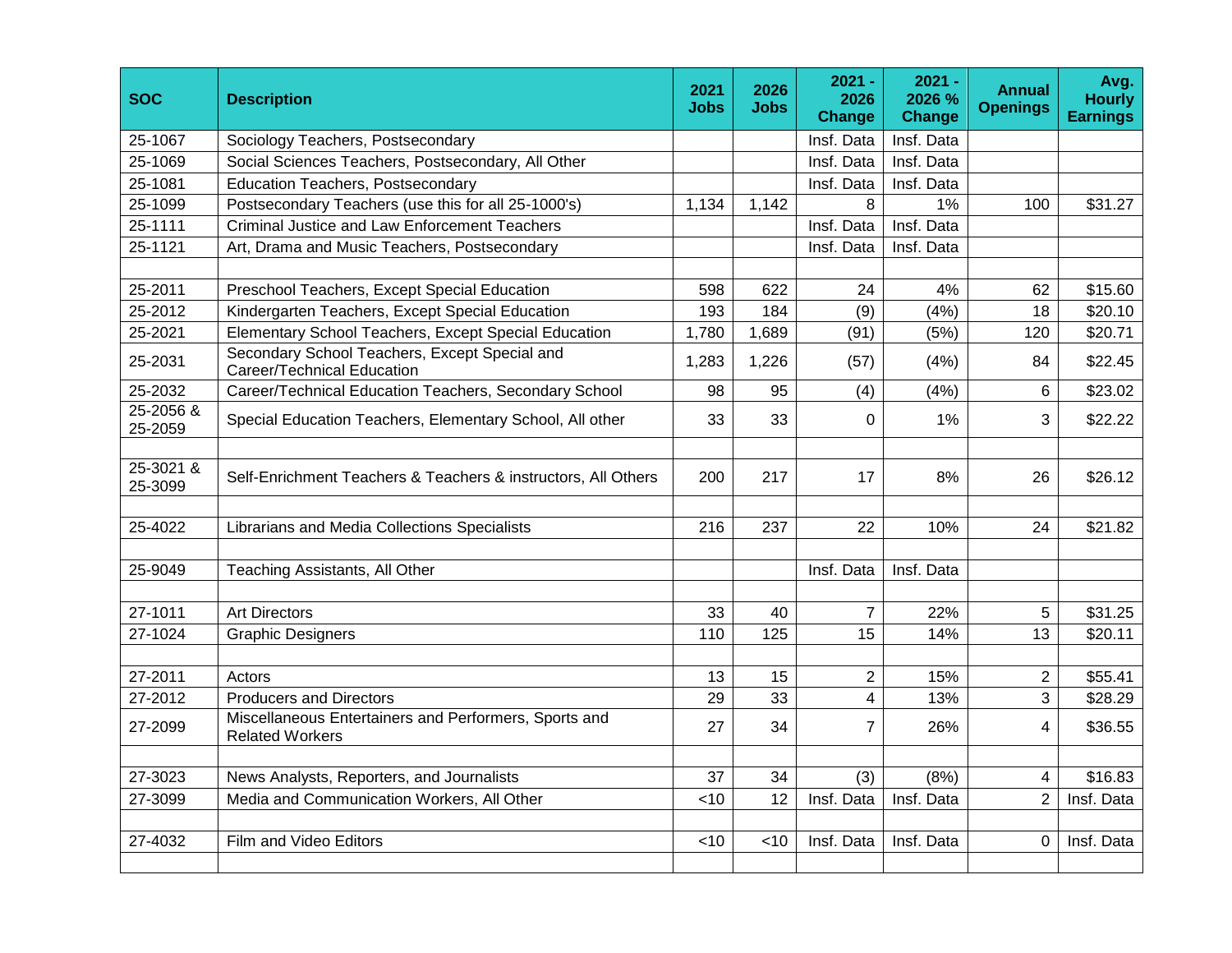| <b>SOC</b>                              | <b>Description</b>                                        | 2021<br>Jobs | 2026<br><b>Jobs</b> | $2021 -$<br>2026<br><b>Change</b> | 2021 -<br>2026 %<br><b>Change</b> | <b>Annual</b><br><b>Openings</b> | Avg.<br><b>Hourly</b><br><b>Earnings</b> |
|-----------------------------------------|-----------------------------------------------------------|--------------|---------------------|-----------------------------------|-----------------------------------|----------------------------------|------------------------------------------|
| 29-1021                                 | Dentists, General                                         | 110          | 108                 | (1)                               | (1% )                             | 4                                | \$98.19                                  |
| 29-1031                                 | <b>Dietitians and Nutritionists</b>                       | 68           | 69                  | $\mathbf{1}$                      | 1%                                | 5                                | \$30.86                                  |
| 29-1051                                 | Pharmacists                                               | 332          | 315                 | (17)                              | (5%)                              | 14                               | \$58.07                                  |
| 29-1071                                 | <b>Physician Assistants</b>                               | 112          | 121                 | 9                                 | 8%                                | 8                                | \$56.96                                  |
| 29-1122                                 | <b>Occupational Therapists</b>                            | 45           | 51                  | 6                                 | 13%                               | 4                                | \$46.02                                  |
| 29-1123                                 | <b>Physical Therapists</b>                                |              | 197                 | $\overline{7}$                    | 4%                                | 11                               | \$50.27                                  |
| 29-1124                                 | <b>Radiation Therapists</b>                               |              | 43                  | (3)                               | (6%)                              | $\overline{c}$                   | \$35.91                                  |
| 29-1126                                 | <b>Respiratory Therapists</b>                             |              | 97                  | (1)                               | (1% )                             | 5                                | \$28.41                                  |
| 29-1127                                 | Speech-Language Pathologists                              | 94           | 104                 | 11                                | 12%                               | 8                                | \$32.68                                  |
| 29-1128                                 | <b>Exercise Physiologists</b>                             | 29           | 28                  | (1)                               | (5%)                              | $\overline{2}$                   | \$17.49                                  |
| 29-1129                                 | Therapists, All Other                                     | 43           | 46                  | $\overline{2}$                    | 5%                                | 3                                | \$36.41                                  |
| 29-1131                                 | Veterinarians                                             | 127          | 135                 | 8                                 | 6%                                | 6                                | \$37.72                                  |
| 29-1141                                 | <b>Registered Nurses</b>                                  |              | 2,405               | (68)                              | (3%)                              | 128                              | \$30.54                                  |
| 29-1161                                 | <b>Nurse Midwives</b>                                     |              | < 10                | Insf. Data                        | Insf. Data                        | $\Omega$                         | Insf. Data                               |
| 29-1171                                 | <b>Nurse Practitioners</b>                                |              | 233                 | 29                                | 14%                               | 16                               | \$52.85                                  |
| 29-1223                                 | Psychiatrists                                             |              | 21                  | $\overline{2}$                    | 12%                               | $\mathbf{1}$                     | \$161.88                                 |
| 29-1229.06<br>use 29-1229               | Sports Medicine Physicians & Physicians, All other        | 190          | 191                 | 1                                 | 1                                 | $6\phantom{1}6$                  | \$80.24                                  |
| 29-1292                                 | <b>Dental Hygienists</b>                                  | 181          | 179                 | (3)                               | (1% )                             | 11                               | \$42.21                                  |
| 29-2011 &<br>29-2012<br>use 29-<br>2018 | Medical & Clinical Laboratory Technologists & Technicians |              | 244                 | (13)                              | (5%)                              | 16                               | \$22.97                                  |
| 29-2031                                 | Cardiovascular Technologists and Technicians              | 31           | 28                  | (3)                               | (9% )                             | $\overline{2}$                   | \$24.05                                  |
| 29-2032                                 | Diagnostic Medical Sonographers                           | 67           | 68                  | $\mathbf{1}$                      | 1%                                | 4                                | \$32.21                                  |
| 29-2034                                 | Radiologic Technologists and Technicians                  | 229          | 223                 | (6)                               | (3%)                              | 12                               | \$25.61                                  |
| 29-2042 &<br>29-2043<br>use<br>29-2098  | <b>Emergency Medical Technicians &amp; Paramedics</b>     |              | 652                 | 52                                | 9%                                | 50                               | \$16.41                                  |
| 29-2052                                 | <b>Pharmacy Technicians</b>                               | 424          | 411                 | (13)                              | (3% )                             | 32                               | \$16.49                                  |
| 29-2055                                 | <b>Surgical Technologists</b>                             | 80           | 76                  | (4)                               | (5%)                              | 6                                | \$20.17                                  |
| 29-2056                                 | Veterinary Technologists and Technicians                  | 81           | 90                  | 9                                 | 11%                               | 8                                | \$15.40                                  |
| 29-2061                                 | Licensed Practical and Licensed Vocational Nurses         | 1,513        | 1,454               | (58)                              | (4% )                             | 107                              | \$20.93                                  |
| 29-2072                                 | <b>Medical Records Specialist</b>                         | 349          | 351                 | $\overline{2}$                    | 1%                                | 27                               | \$18.97                                  |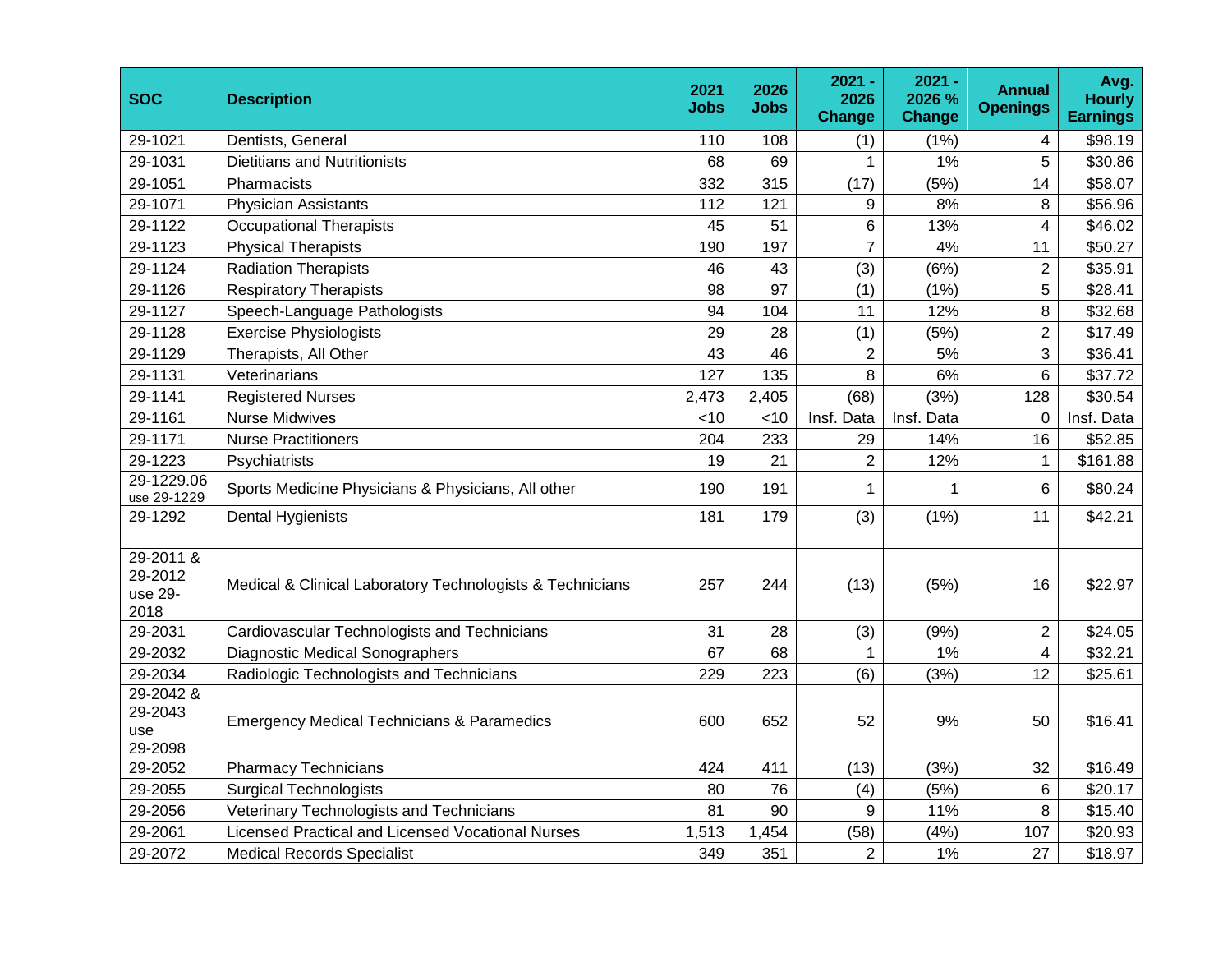| <b>SOC</b>                    | <b>Description</b>                                        | 2021<br><b>Jobs</b> | 2026<br><b>Jobs</b> | $2021 -$<br>2026<br>Change | $2021 -$<br>2026 %<br><b>Change</b> | <b>Annual</b><br><b>Openings</b> | Avg.<br><b>Hourly</b><br><b>Earnings</b> |
|-------------------------------|-----------------------------------------------------------|---------------------|---------------------|----------------------------|-------------------------------------|----------------------------------|------------------------------------------|
| 29-2099                       | Health Technologists & Technicians, All                   |                     |                     | Insf. Data                 | Insf. Data                          |                                  |                                          |
| 29-9091                       | <b>Athletic Trainers</b>                                  | <10                 | <10                 | Insf. Data                 | Insf. Data                          | 1                                | Insf. Data                               |
|                               |                                                           |                     |                     |                            |                                     |                                  |                                          |
| $31 - 1121$ &<br>31-1128      | Home Health Aides and Personal Care Aides                 | 3,244               | 3,369               | 125                        | 4%                                  | 490                              | \$10.89                                  |
| 31-1131                       | <b>Nursing Assistants</b>                                 | 1,914               | 1,868               | (46)                       | (2%)                                | 203                              | \$13.21                                  |
| 31-1132                       | Orderlies                                                 |                     | 48                  | (4)                        | (8%)                                | 5                                | \$12.35                                  |
|                               |                                                           |                     |                     |                            |                                     |                                  |                                          |
| 31-2011                       | <b>Occupational Therapy Assistants</b>                    |                     | 50                  | 5                          | 12%                                 | 6                                | \$31.08                                  |
| 31-2012                       | <b>Occupational Therapy Aides</b>                         | <10                 | <10                 | Insf. Data                 | Insf. Data                          | $\overline{0}$                   | Insf. Data                               |
| 31-2021                       | <b>Physical Therapist Assistants</b>                      | 173                 | 186                 | 13                         | 8%                                  | 23                               | \$36.36                                  |
| 31-2022                       | <b>Physical Therapist Aides</b>                           | 37                  | 41                  | $\overline{4}$             | 11%                                 | 5                                | \$11.20                                  |
|                               |                                                           |                     |                     |                            |                                     |                                  |                                          |
| 31-9011<br>Massage Therapists |                                                           | 87                  | 98                  | 11                         | 12%                                 | 12                               | \$22.81                                  |
| 31-9091                       | <b>Dental Assistants</b>                                  |                     | 385                 | (5)                        | (1% )                               | 40                               | \$18.83                                  |
| 31-9092                       | <b>Medical Assistants</b>                                 |                     | 630                 | 26                         | 4%                                  | 68                               | \$13.66                                  |
| 31-9094                       | <b>Medical Transcriptionists</b>                          | 35                  | 36                  | $\mathbf{1}$               | 2%                                  | 5                                | \$14.20                                  |
| 31-9095                       | <b>Pharmacy Aides</b>                                     | 61                  | 54                  | (7)                        | (11%)                               | 6                                | \$11.45                                  |
| 31-9096                       | Veterinary Assistants and Laboratory Animal Caretakers    | 114                 | 119                 | 6                          | 5%                                  | 18                               | \$13.07                                  |
| 31-9097                       | Phlebotomists                                             | 111                 | 95                  | (16)                       | (14%)                               | 12                               | \$14.07                                  |
| 31-9099                       | Healthcare Support Workers, All Other                     | 47                  | 45                  | (2)                        | (4% )                               | 6                                | \$16.29                                  |
|                               |                                                           |                     |                     |                            |                                     |                                  |                                          |
| 33-1011                       | First-Line Supervisors of Correctional Officers           | 87                  | 88                  | $\overline{2}$             | 2%                                  | $\overline{7}$                   | \$23.99                                  |
|                               |                                                           |                     |                     |                            |                                     |                                  |                                          |
| 33-2011                       | Firefighters                                              | 364                 | 455                 | 91                         | 25%                                 | 44                               | \$20.40                                  |
|                               |                                                           |                     |                     |                            |                                     |                                  |                                          |
| 33-3012                       | <b>Correctional Officers and Jailers</b>                  | 674                 | 700                 | 26                         | 4%                                  | 66                               | \$16.04                                  |
| 33-3021                       | Detectives and Criminal Investigators                     | 118                 | 133                 | 15                         | 13%                                 | 11                               | \$29.22                                  |
| 33-3051                       | <b>Police and Sheriffs Patrol Officers</b>                | 1,239               | 1,454               | 215                        | 17%                                 | 133                              | \$19.88                                  |
|                               |                                                           |                     |                     |                            |                                     |                                  |                                          |
| 33-9021                       | Private Detectives and Investigators                      | 15                  | 17                  | $\overline{2}$             | 11%                                 | $\overline{2}$                   | \$25.80                                  |
| 33-9031                       | Gambling Surveillance Officers and Gambling Investigators | 476                 | 530                 | 54                         | 11%                                 | 71                               | \$15.68                                  |
| 33-9032                       | <b>Security Guards</b>                                    | 810                 | 886                 | 76                         | 9%                                  | 117                              | \$14.77                                  |
|                               |                                                           |                     |                     |                            |                                     |                                  |                                          |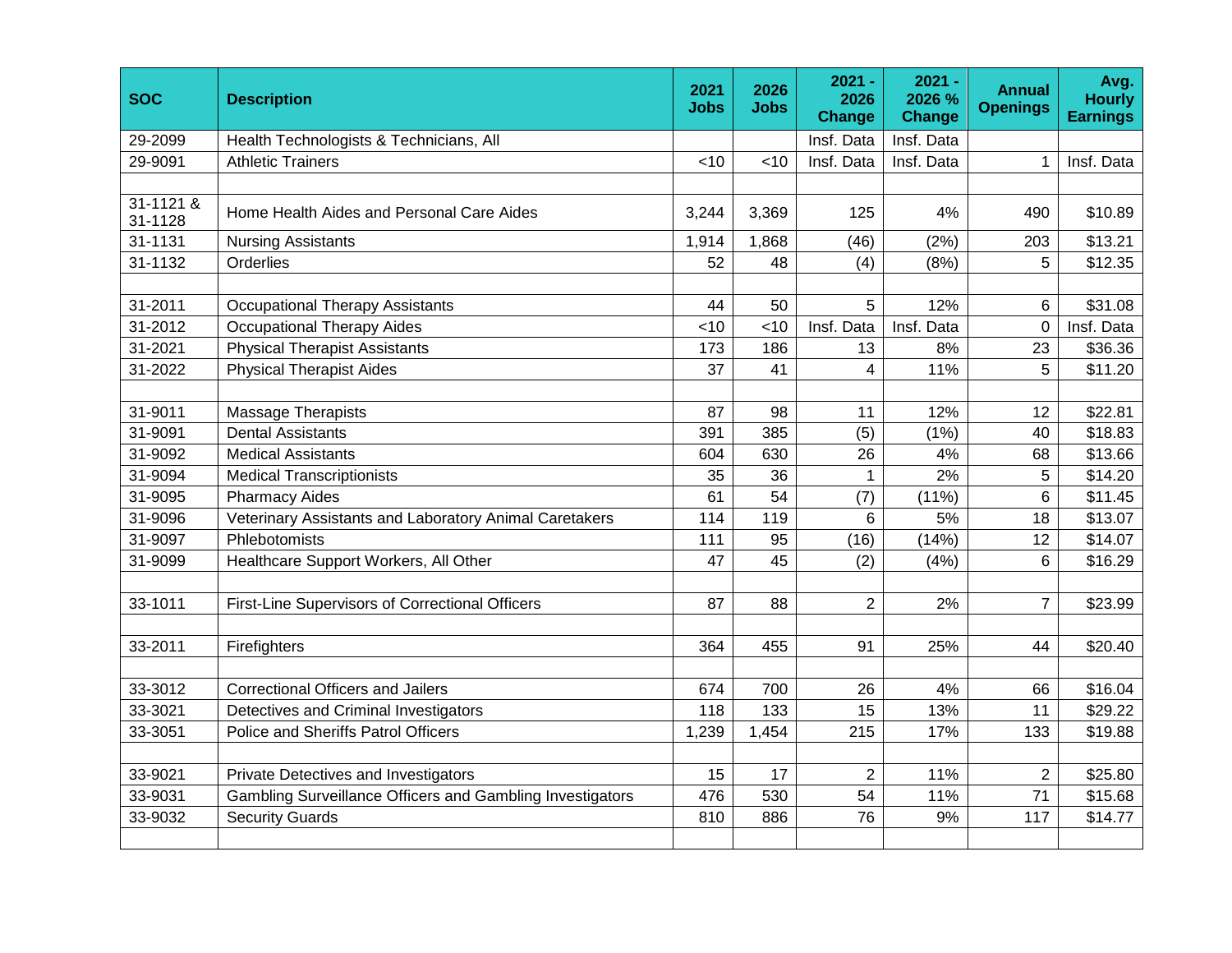| <b>SOC</b>                                                                                                     | <b>Description</b>                                                         |       | 2026<br><b>Jobs</b> | $2021 -$<br>2026<br><b>Change</b> | $2021 -$<br>2026 %<br><b>Change</b> | <b>Annual</b><br><b>Openings</b> | Avg.<br><b>Hourly</b><br><b>Earnings</b> |
|----------------------------------------------------------------------------------------------------------------|----------------------------------------------------------------------------|-------|---------------------|-----------------------------------|-------------------------------------|----------------------------------|------------------------------------------|
| 35-1012                                                                                                        | First-Line Supervisors of Food Preparation and Serving<br>1,452<br>Workers |       | 1,566               | 114                               | 8%                                  | 230                              | \$14.45                                  |
| 37-1011                                                                                                        | First-Line Supervisors of Housekeeping and Janitorial Workers              | 248   | 284                 | 36                                | 15%                                 | 35                               | \$20.26                                  |
| Janitors and Cleaners, Except Maids and Housekeeping<br>37-2011<br>Cleaners                                    |                                                                            | 2,437 | 2,751               | 314                               | 13%                                 | 379                              | \$13.06                                  |
| 39-1013<br>First-Line Supervisors of Gambling Services Workers                                                 |                                                                            | 238   | 297                 | 59                                | 25%                                 | 52                               | \$18.78                                  |
| 39-3011                                                                                                        | <b>Gambling Dealers</b>                                                    | 515   | 678                 | 163                               | 32%                                 | 118                              | \$10.76                                  |
| 39-5094                                                                                                        | <b>Skincare Specialists</b>                                                |       | 37                  | $\overline{2}$                    | 7%                                  | 4                                | \$19.65                                  |
| 41-2011<br>Cashiers                                                                                            |                                                                            | 5,558 | 5,653               | 95                                | 2%                                  | 1,008                            | \$10.35                                  |
| Sales Representatives of Services, Except Advertising,<br>41-3091<br>Insurance, Financial Services, and Travel |                                                                            | 501   | 559                 | 59                                | 12%                                 | 68                               | \$24.56                                  |
| 41-9022                                                                                                        | <b>Real Estate Sales Agents</b>                                            | 299   | 313                 | 14                                | 5%                                  | 29                               | \$30.17                                  |
| 43-1011                                                                                                        | First-Line Supervisors of Office and Administrative Support<br>Workers     | 1,810 | 1,847               | 37                                | 2%                                  | 183                              | \$24.24                                  |
| 43-4061                                                                                                        | Eligibility Interviewers, Government Programs                              | 93    | 107                 | 14                                | 16%                                 | 12                               | \$24.31                                  |
| 43-4071                                                                                                        | <b>File Clerks</b>                                                         | 173   | 165                 | (8)                               | (5%)                                | 19                               | \$14.37                                  |
| 43-4171                                                                                                        | Receptionists and Information Clerks                                       | 689   | 712                 | 24                                | 3%                                  | 89                               | \$13.07                                  |
| 43-4199                                                                                                        | Information and Record Clerks, All Other                                   | 125   | 134                 | 9                                 | 7%                                  | 15                               | \$19.45                                  |
| 43-5031                                                                                                        | <b>Public Safety Telecommunicators</b>                                     | 275   | 313                 | 38                                | 14%                                 | 32                               | \$13.27                                  |
| 43-6013                                                                                                        | Medical Secretaries and Administrative Assistants                          | 750   | 738                 | (12)                              | (2%)                                | 77                               | \$15.28                                  |
| 43-9061                                                                                                        | Office Clerks, General                                                     | 2,265 | 2,370               | 106                               | 5%                                  | 277                              | \$13.93                                  |
| 43-9199                                                                                                        | Office and Administrative Support Workers, All Other                       | 88    | 103                 | 15                                | 17%                                 | 13                               | \$18.89                                  |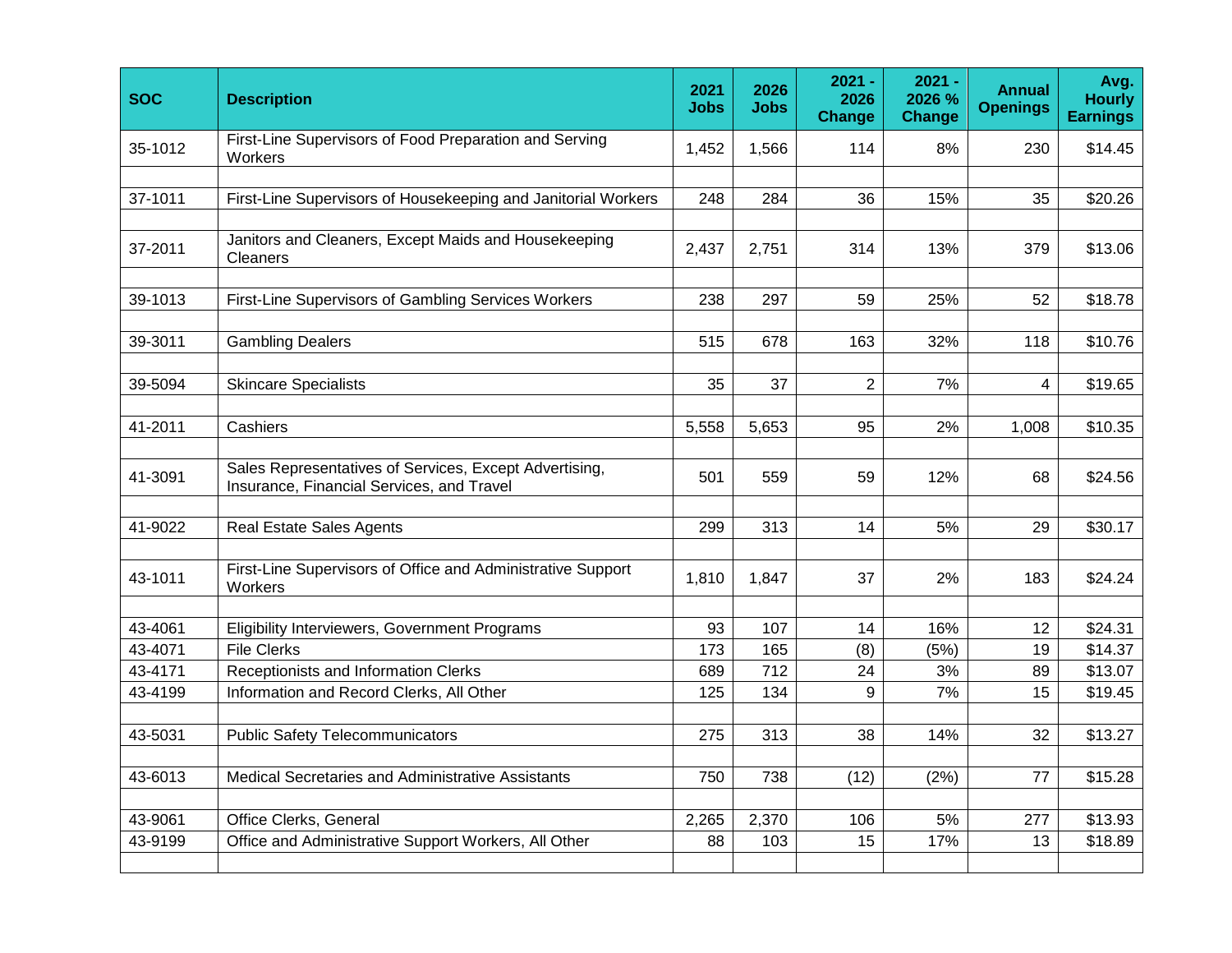| <b>SOC</b> | <b>Description</b>                                                           |       | 2026<br><b>Jobs</b> | $2021 -$<br>2026<br><b>Change</b> | $2021 -$<br>2026 %<br><b>Change</b> | <b>Annual</b><br><b>Openings</b> | Avg.<br><b>Hourly</b><br><b>Earnings</b> |
|------------|------------------------------------------------------------------------------|-------|---------------------|-----------------------------------|-------------------------------------|----------------------------------|------------------------------------------|
| 45-2093    | Farmworkers, Farm, Ranch, and Aquaculture Animals                            | 75    | 84                  | 9                                 | 11%                                 | 14                               | \$16.40                                  |
|            |                                                                              |       |                     |                                   |                                     |                                  |                                          |
| 47-2031    | Carpenters                                                                   | 939   | 954                 | 16                                | 2%                                  | 92                               | \$21.58                                  |
| 47-2061    | <b>Construction Laborers</b>                                                 | 1,524 | 1,577               | 53                                | 3%                                  | 163                              | \$17.30                                  |
| 47-2071    | Paving, Surfacing, and Tamping Equipment Operators                           | 83    | 87                  | 4                                 | 5%                                  | 10                               | \$17.40                                  |
| 47-2073    | Operating Engineers and Other Construction Equipment<br>Operators            | 1,057 | 1,090               | 33                                | 3%                                  | 120                              | \$19.42                                  |
| 47-2111    | Electricians                                                                 | 905   | 974                 | 69                                | 8%                                  | 108                              | \$27.59                                  |
| 47-2152    | Plumbers, Pipefitters, and Steamfitters                                      | 637   | 668                 | 32                                | 5%                                  | 69                               | \$21.51                                  |
|            |                                                                              |       |                     |                                   |                                     |                                  |                                          |
| 47-2221    | <b>Structural Iron and Steel Workers</b>                                     | 63    | 67                  | $\overline{4}$                    | 7%                                  | 8                                | \$15.34                                  |
|            |                                                                              |       |                     |                                   |                                     |                                  |                                          |
| 47-4011    | <b>Construction and Building Inspectors</b>                                  | 140   | 162                 | 22                                | 16%                                 | 21                               | \$24.44                                  |
| 47-4051    | <b>Highway Maintenance Workers</b>                                           | 702   | 764                 | 62                                | 9%                                  | 85                               | \$15.52                                  |
|            |                                                                              |       |                     |                                   |                                     |                                  |                                          |
| 49-1011    | First-Line Supervisors of Mechanics, Installers, and Repairers               |       | 822                 | 46                                | 6%                                  | 74                               | \$32.77                                  |
|            |                                                                              |       |                     |                                   |                                     |                                  |                                          |
| 49-2091    | <b>Avionics Technicians</b>                                                  | 14    | 13                  | (1)                               | (4% )                               | 1                                | \$23.79                                  |
| 49-2094    | Electrical and Electronics Repairers, Commercial and Industrial<br>Equipment | 91    | 97                  | 5                                 | 6%                                  | 8                                | \$31.91                                  |
|            |                                                                              |       |                     |                                   |                                     |                                  |                                          |
| 49-3021    | Automotive Body and Related Repairers                                        | 175   | 187                 | 12                                | 7%                                  | 18                               | \$23.91                                  |
| 49-3023    | Automotive Service Technicians and Mechanics                                 | 981   | 1,006               | 25                                | 3%                                  | 96                               | \$20.57                                  |
| 49-3031    | Bus and Truck Mechanics and Diesel Engine Specialists                        | 431   | 472                 | 41                                | 9%                                  | 45                               | \$20.34                                  |
|            |                                                                              |       |                     |                                   |                                     |                                  |                                          |
| 49-9021    | Heating, Air Conditioning, and Refrigeration Mechanics and<br>Installers     | 354   | 379                 | 25                                | 7%                                  | 37                               | \$20.74                                  |
| 49-9041    | <b>Industrial Machinery Mechanics</b>                                        | 796   | 859                 | 63                                | 8%                                  | 81                               | \$28.20                                  |
| 49-9051    | <b>Electrical Power-Line Installers and Repairers</b>                        | 231   | 239                 | 9                                 | 4%                                  | 20                               | \$33.34                                  |
| 49-9071    | Maintenance and Repair Workers, General                                      | 1,973 | 2,135               | 163                               | 8%                                  | 210                              | \$17.52                                  |
| 49-9098    | Helpers--Installation, Maintenance, and Repair Workers                       | 115   | 124                 | 9                                 | 7%                                  | 17                               | \$13.28                                  |
| 49-9099    | Installation, Maintenance, and Repair Workers, All Other                     | 131   | 146                 | 15                                | 12%                                 | 17                               | \$20.30                                  |
|            |                                                                              |       |                     |                                   |                                     |                                  |                                          |
| 51-1011    | First-Line Supervisors of Production and Operating Workers                   | 986   | 1,004               | 18                                | 2%                                  | 97                               | \$30.75                                  |
| 51-2011    | Aircraft Structure, Surfaces, Rigging, and Systems Assemblers                | 23    | 17                  | (6)                               | (26%)                               | $\mathbf{2}$                     | \$20.40                                  |
| 51-2041    | <b>Structural Metal Fabricators and Fitters</b>                              | 74    | 75                  | $\mathbf{1}$                      | 2%                                  | 9                                | \$14.35                                  |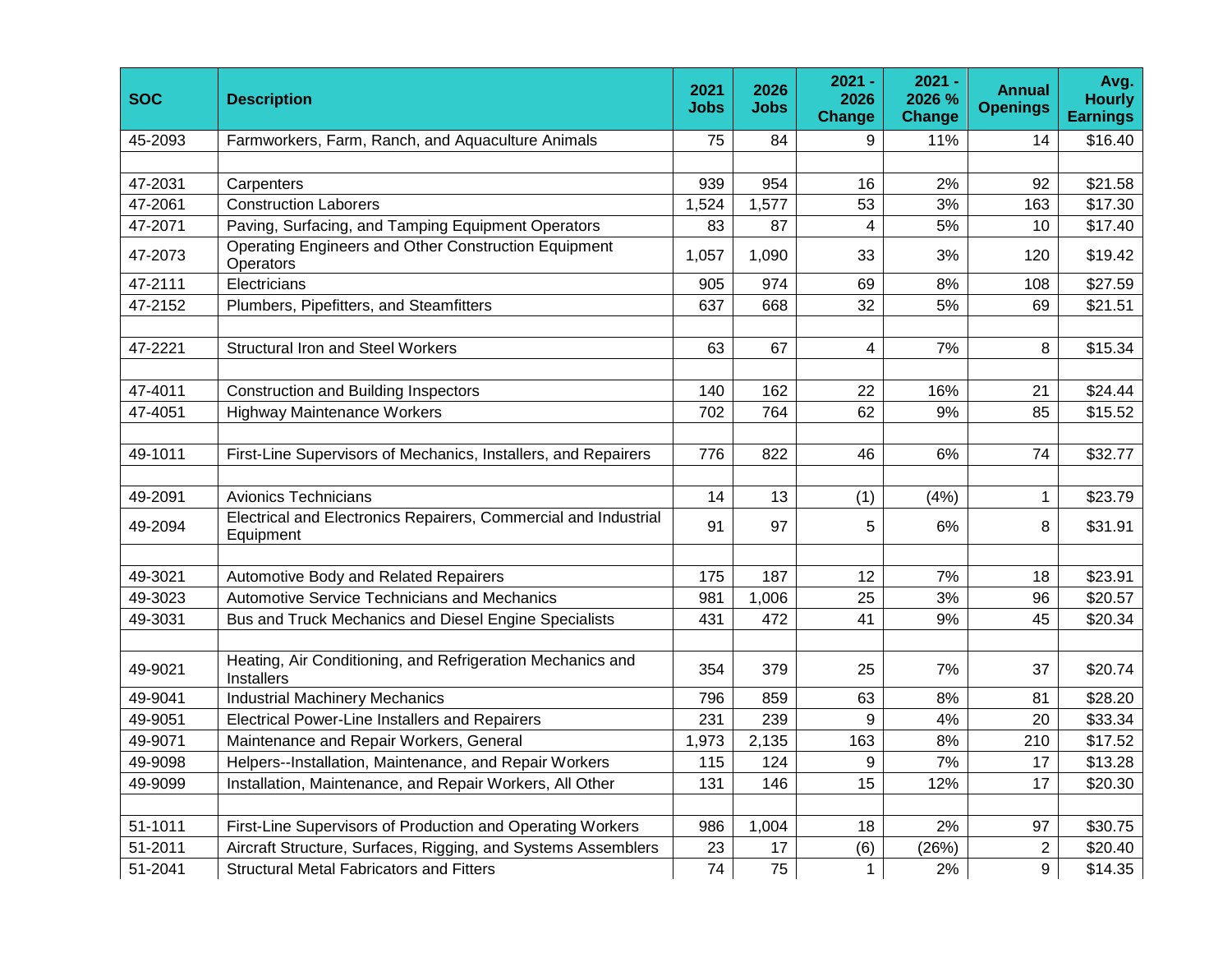| <b>SOC</b>         | <b>Description</b>                                                               |          | 2026<br><b>Jobs</b> | $2021 -$<br>2026<br><b>Change</b> | $2021 -$<br>2026 %<br><b>Change</b> | <b>Annual</b><br><b>Openings</b> | Avg.<br><b>Hourly</b><br><b>Earnings</b> |
|--------------------|----------------------------------------------------------------------------------|----------|---------------------|-----------------------------------|-------------------------------------|----------------------------------|------------------------------------------|
| 51-3011            | <b>Bakers</b>                                                                    | 160      | 188                 | 27                                | 17%                                 | 27                               | \$11.73                                  |
| 51-3021            | <b>Butchers and Meat Cutters</b>                                                 | 139      | 144                 | 6                                 | 4%                                  | 17                               | \$12.79                                  |
| 51-3022            | Meat, Poultry, and Fish Cutters and Trimmers                                     | 634      | 690                 | 56                                | 9%                                  | 83                               | \$13.19                                  |
| 51-3023            | <b>Slaughterers and Meat Packers</b>                                             | 378      | 413                 | 35                                | 9%                                  | 50                               | \$11.53                                  |
|                    |                                                                                  |          |                     |                                   |                                     |                                  |                                          |
| 51-4041            | Machinists                                                                       | 194      | 233                 | 39                                | 20%                                 | 28                               | \$20.07                                  |
|                    |                                                                                  |          |                     |                                   |                                     |                                  |                                          |
| 51-4121            | Welders, Cutters, Solderers, and Brazers                                         | 1,016    | 1,028               | 12                                | 1%                                  | 109                              | \$19.94                                  |
| 51-4122            | Welding, Soldering, and Brazing Machine Setters, Operators,<br>and Tenders       | 20       | 20                  | $\mathbf 0$                       | 0%                                  | $\overline{2}$                   | \$22.49                                  |
|                    |                                                                                  |          |                     |                                   |                                     |                                  |                                          |
| 51-6099            | Textile, Apparel, and Furnishings Workers, All Other                             | 27       | 30                  | 3                                 | 11%                                 | 4                                | \$10.37                                  |
|                    |                                                                                  |          |                     |                                   |                                     |                                  |                                          |
| 51-9111            | Packaging and Filling Machine Operators and Tenders                              |          | 219                 | $\overline{7}$                    | 3%                                  | 26                               | \$17.01                                  |
| 51-9161            | <b>Computer Numerically Controlled Tool Operators</b>                            |          | 404                 | (1)                               | (0% )                               | 40                               | \$19.07                                  |
|                    |                                                                                  |          |                     |                                   |                                     |                                  |                                          |
| 53-1043<br>53-1047 | First-Line Supervisors of Material moving machine and vehicle<br>operators       | 615      | 662                 | 47                                | 8%                                  | 68                               | \$27.43                                  |
|                    |                                                                                  |          |                     |                                   |                                     |                                  |                                          |
| 53-3011            | Ambulance Drivers and Attendants, Except Emergency<br><b>Medical Technicians</b> | $\Omega$ | $\mathbf 0$         | $\mathbf 0$                       | 0%                                  | $\overline{0}$                   | \$0.00                                   |
| 53-3032            | Heavy and Tractor-Trailer Truck Drivers                                          | 4,235    | 4,575               | 340                               | 8%                                  | 522                              | \$24.52                                  |
| 53-3052            | <b>Bus Drivers, Transit and Intercity</b>                                        | 77       | 105                 | 27                                | 35%                                 | 16                               | \$12.26                                  |
| 53-3099            | Motor Vehicle Operators, All Other                                               | 57       | 64                  | $\overline{7}$                    | 13%                                 | 11                               | \$24.41                                  |
|                    |                                                                                  |          |                     |                                   |                                     |                                  |                                          |
| 53-6051            | <b>Transportation Inspectors</b>                                                 | 62       | 64                  | $\overline{2}$                    | 3%                                  | $\overline{7}$                   | \$34.02                                  |
|                    |                                                                                  |          |                     |                                   |                                     |                                  |                                          |
| 53-7021            | <b>Crane and Tower Operators</b>                                                 | 115      | 109                 | (6)                               | (5%)                                | 12                               | \$30.39                                  |
| 55-9999            | Military-only occupations                                                        | 720      | 691                 | (29)                              | (4% )                               | 72                               | \$17.13                                  |
| 51-1011            | First-Line Supervisors of Production and Operating Workers                       | 986      | 1,004               | 18                                | 2%                                  | 97                               | \$30.75                                  |
| 51-2011            | Aircraft Structure, Surfaces, Rigging, and Systems Assemblers                    | 23       | 17                  | (6)                               | (26%)                               | $\overline{2}$                   | \$20.40                                  |
| 51-2041            | <b>Structural Metal Fabricators and Fitters</b>                                  | 74       | 75                  | $\mathbf{1}$                      | 2%                                  | 9                                | \$14.35                                  |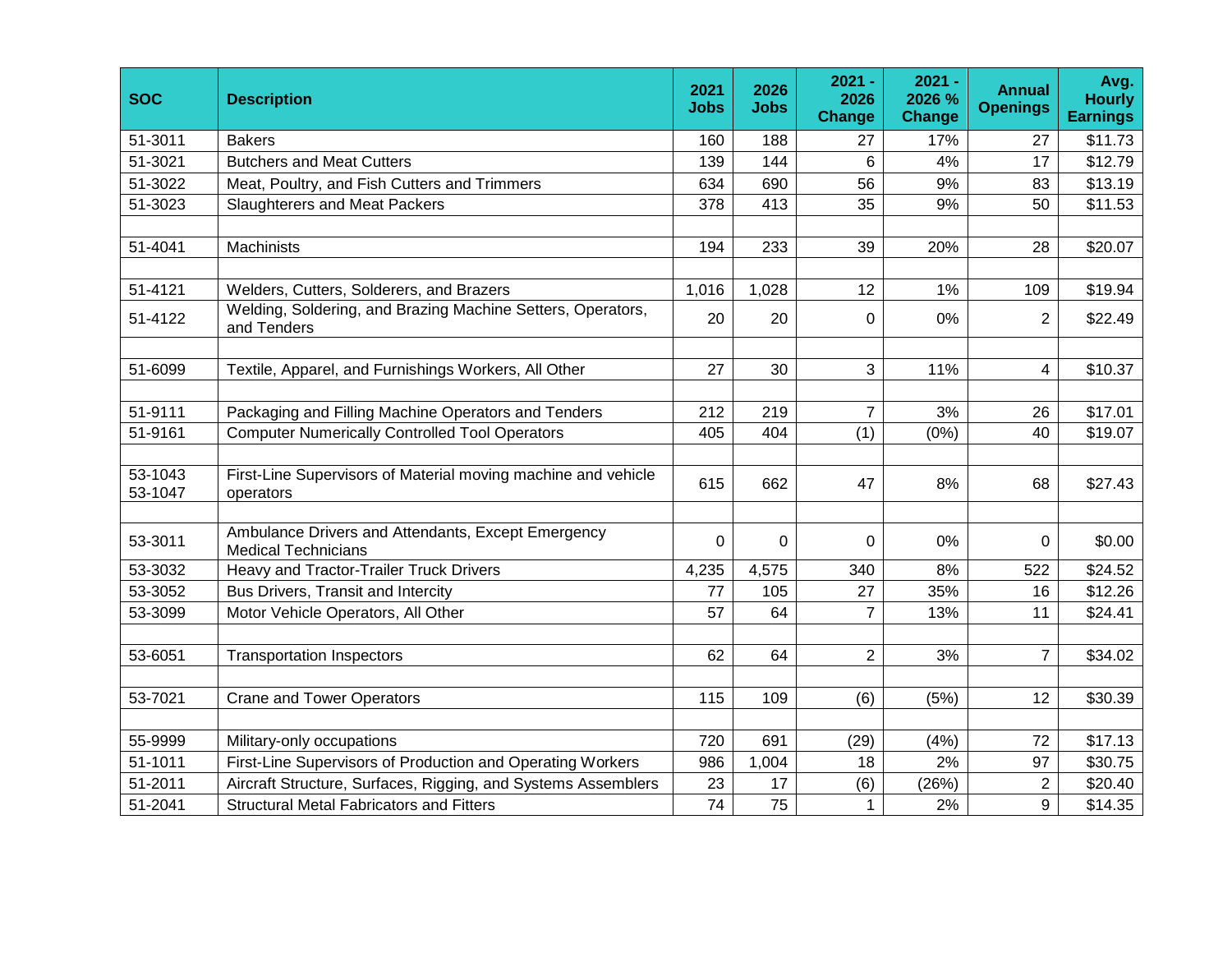#### **DEMAND SKILL SETS**

### **Compiled Skills List Based on Level of Importance by High Priority Occupations**

| <b>Total Importance</b><br><b>Score</b> | <b>Required Skill</b>             | <b>Total Level of Required Skill</b> |
|-----------------------------------------|-----------------------------------|--------------------------------------|
|                                         |                                   |                                      |
| 652                                     | <b>Critical Thinking</b>          | 521                                  |
| 651                                     | <b>Active Listening</b>           | 509                                  |
| 639                                     | Monitoring                        | 513                                  |
| 629                                     | Speaking                          | 482                                  |
| 602                                     | Reading Comprehension             | 509                                  |
| 602                                     | Social Perceptiveness             | 471                                  |
| 587                                     | Judgment and Decision Making      | 464                                  |
| 568                                     | Coordination                      | 483                                  |
| 561                                     | Time Management                   | 461                                  |
| 543                                     | <b>Operation Monitoring</b>       | 422                                  |
| 536                                     | <b>Complex Problem Solving</b>    | 449                                  |
| 528                                     | Service Orientation               | 431                                  |
| 527                                     | Writing                           | 431                                  |
| 515                                     | Active Learning                   | 446                                  |
| 504                                     | Instructing                       | 444                                  |
| 464                                     | Learning Strategies               | 432                                  |
| 446                                     | <b>Operation and Control</b>      | 353                                  |
| 436                                     | <b>Quality Control Analysis</b>   | 379                                  |
| 423                                     | Persuasion                        | 401                                  |
| 418                                     | Mathematics                       | 364                                  |
| 415                                     | Management of Personnel Resources | 387                                  |
| 398                                     | Negotiation                       | 353                                  |
| 398                                     | <b>Systems Analysis</b>           | 361                                  |
| 398                                     | Troubleshooting                   | 322                                  |
| 379                                     | <b>Systems Evaluation</b>         | 350                                  |
| 319                                     | <b>Equipment Maintenance</b>      | 265                                  |
| 305                                     | Repairing                         | 245                                  |
| 265                                     | <b>Equipment Selection</b>        | 219                                  |
| 262                                     | Management of Material Resources  | 232                                  |
| 247                                     | Science                           | 212                                  |
| 246                                     | <b>Operations Analysis</b>        | 220                                  |
| 211                                     | Management of Financial Resources | 197                                  |
| 175                                     | <b>Technology Design</b>          | 143                                  |
| 108                                     | Installation                      | 105                                  |
| 106                                     | Programming                       | 85                                   |

(Frequency of Skill In Demand Occupations Indicates The Number of Times

This Skill Is Shown as Being Necessary in the Demand Occupations List)